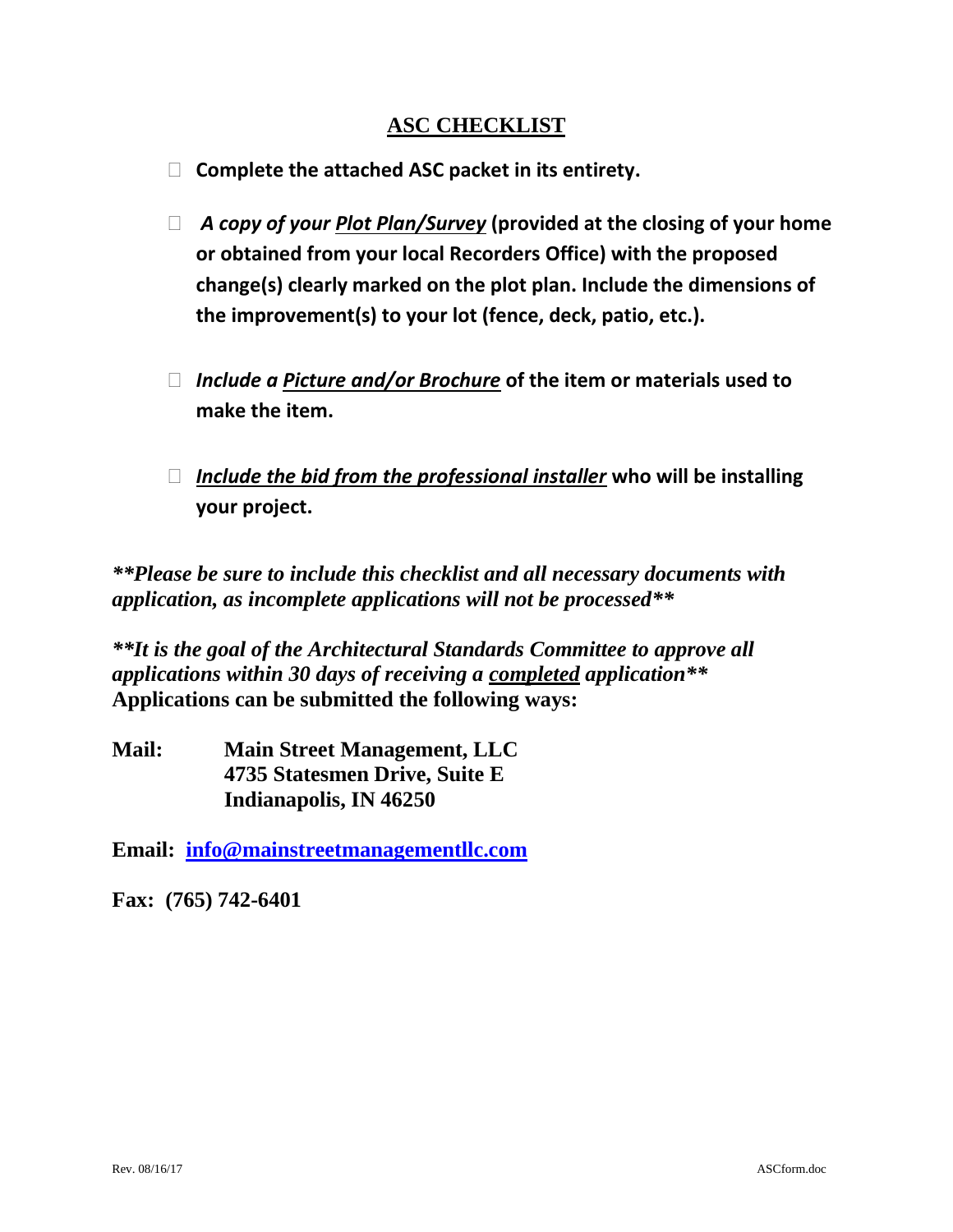### ARCHITECTURAL STANDARDS COMMITTEE **DRAKE LANDING HOA, INC.**

# **Homeowner Request for Change**

*Please complete items 1-5 only and provide owner of record signature.*

|   | 1. Name<br>Phone                                                                                                                                                                                                                                                                                                                                          |
|---|-----------------------------------------------------------------------------------------------------------------------------------------------------------------------------------------------------------------------------------------------------------------------------------------------------------------------------------------------------------|
|   |                                                                                                                                                                                                                                                                                                                                                           |
|   |                                                                                                                                                                                                                                                                                                                                                           |
|   |                                                                                                                                                                                                                                                                                                                                                           |
|   |                                                                                                                                                                                                                                                                                                                                                           |
|   |                                                                                                                                                                                                                                                                                                                                                           |
|   |                                                                                                                                                                                                                                                                                                                                                           |
|   |                                                                                                                                                                                                                                                                                                                                                           |
|   |                                                                                                                                                                                                                                                                                                                                                           |
| 3 | Please list below the major construction materials which will be used in this project. Be as<br>specific as possible. (Exterior materials must conform to those used on the original building<br>or be sufficiently compatible.)<br><u> 1989 - Johann Stoff, deutscher Stoff, der Stoff, der Stoff, der Stoff, der Stoff, der Stoff, der Stoff, der S</u> |
|   | 4. Lot Description. (Please check all that apply)<br>Pond Lot<br>Next to Playground /Common Area<br>Corner Lot                                                                                                                                                                                                                                            |
|   | 5. Project schedule:                                                                                                                                                                                                                                                                                                                                      |
|   | A. The project will be done by: ____ Homeowner<br>$\_$ Contractor(s) Name<br><b>Both</b>                                                                                                                                                                                                                                                                  |
|   | B. Please indicate the approximate time needed to complete the project, subsequent to the                                                                                                                                                                                                                                                                 |
|   |                                                                                                                                                                                                                                                                                                                                                           |
|   |                                                                                                                                                                                                                                                                                                                                                           |

\* \* \* \* \* \* \* \* \* \* \* \* \* \* \* \* \* \* \* \* \* \* \* \* \* \* \* \* \* \* \* \* \* \* \* \* \* \* \* \* \* \* \* \* \* \* \* \* \* \*